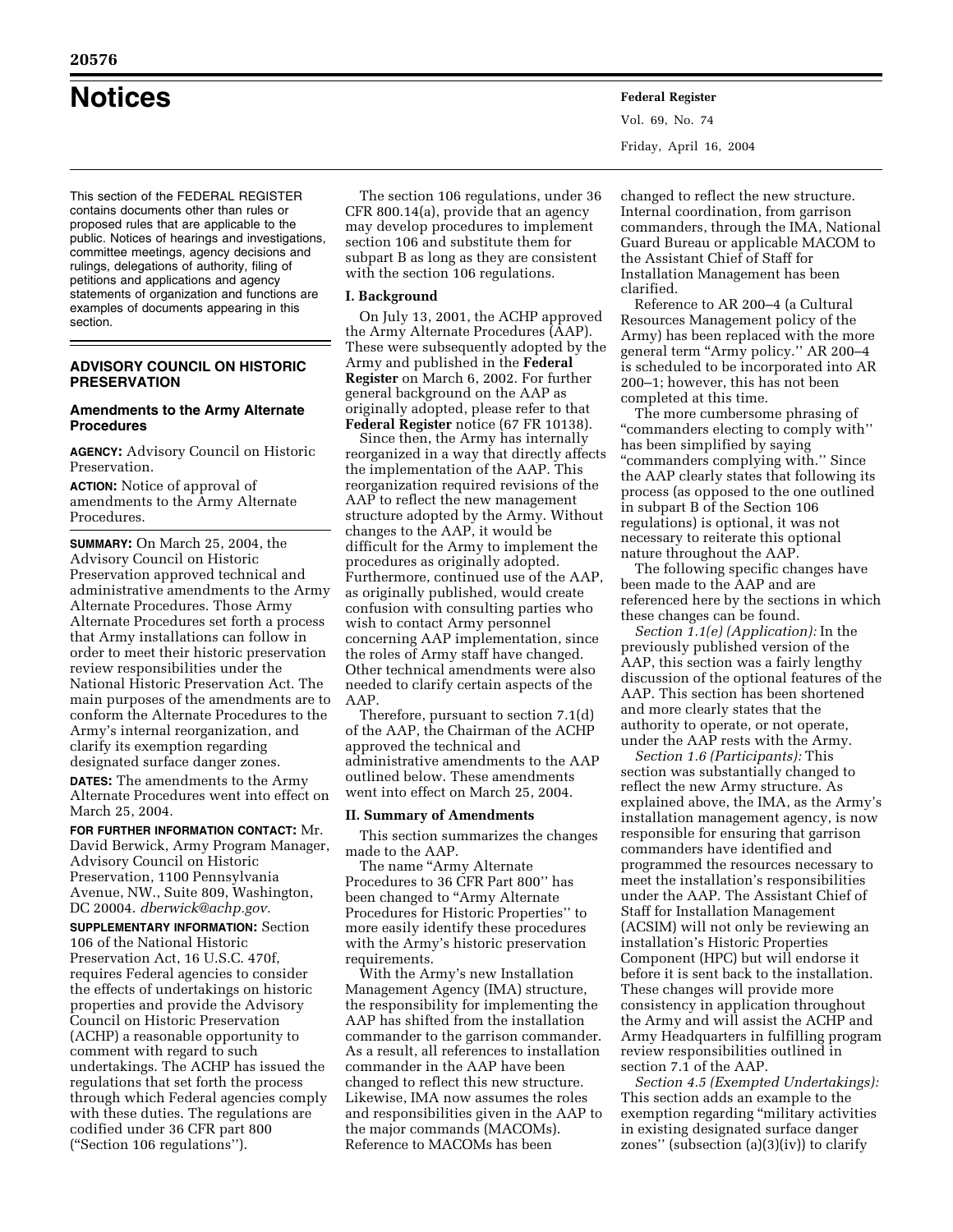that surface danger zones are only exempt where there is imminent threat to human health and safety, such as in dudded impact areas where unexploded ordnance exists.

# **III. Text of AAP as Amended**

What follows is the full text of the AAP as amended (copies of the amended AAP can also be found on the ACHP Web site at *www.achp.gov/ army.html*):

# **Army Alternate Procedures for Historic Properties**

#### **Table of Contents**

Protection of Army Historic Properties Section 1.0 Introduction

- 1.1 Purpose and Introduction
- 1.2 Methods of Complying with Section  $106$  of the Act<br> $13$  Authority
- Authority
- 1.4 Scope
- 1.5 Definitions
- 1.6 Participants
- Section 2.0 Applicability of Procedures 2.1 Installation Determination
- Section 3.0 Program Elements for Participating in the Army Alternate Procedures
	- 3.1 Designation of a Cultural Resource Manager and Coordinator for Native American Affairs
	- 3.2 Professional Standards for the Development of the HPC
	- 3.3 Identification of Consulting Parties for HPC Development
	- 3.4 Consultation and Coordination for HPC Development
- 3.5 HPC Development
- Section 4.0 Program Review and Certification
	- 4.1 Army Program Review
	- 4.2 Consulting Party and Public Review
	- 4.3 Council Review and Certification
	- 4.4 Effect of Certification
	- 4.5 Exempt Undertakings
- Section 5.0 Amendment and Recertification 5.1 Plan Amendment
	- 5.2 Recertification
- Section 6.0 Administrative Remedies
- 6.1 Evaluation of Council Determinations 6.2 Evaluation of HPC Implementation
- Section 7.0 Council Review of Army
	- Section 106 Compliance 7.1 Council Review of Army Alternate Procedures
	- 7.2 Council Review of Installation Compliance Appendix
- A: Acronyms

## *Section 1.0: Introduction*

# **1.1 Purpose and Introduction**

(a) *Purpose.* Section 106 of the National Historic Preservation Act (Act) requires Federal agencies to take into account the effects of their undertakings on historic properties and afford the Advisory Council on Historic Preservation (Council) a reasonable opportunity to comment on such undertakings. The section 106 process

seeks to accommodate historic preservation concerns with the needs of Federal undertakings through consultation between the Army, and consulting parties and the public. The purposes of these alternate procedures are to provide for more efficient, consistent and comprehensive Army compliance with the goals and mandates of section 106 of the Act, to encourage more thoughtful consideration and early planning for historic properties, and to better support the Army's ability to accomplish its national defense mission. These alternate procedures further these purposes by establishing a proactive planning and management approach that stands in place of the formal project-by-project review process prescribed by the Council's regulations at 36 CFR part 800. The approach set forth in these alternate procedures relies on the Army's existing internal planning, funding and decision making processes.

(b) *Relation to other provisions of the Act.* Section 106 is related to other provisions of the Act designed to further the national policy on historic preservation. References to those related provisions are included in these procedures to identify circumstances where actions may be affected by the independent obligations of those other provisions.

(c) *Relation to internal Army Regulations.* Internal agency policy sets forth the Army's requirements for complying with the Act, the Archeological Resources Protection Act (ARPA), the Native American Graves Protection and Repatriation Act (NAGPRA), the American Indian Religious Freedom Act (AIRFA), Indian Sacred Sites under Executive Order 13007 (Indian Sacred Sites), Executive Order 13175, (Consultation and Coordination with Indian Tribal Governments), and 36 CFR part 79 (Curation of Federally-Owned and Administered Archaeological Collections). The Army requires all installations (other than those receiving a variance) to prepare an Integrated Cultural Resource Management Plan (ICRMP). The ICRMP integrates the entirety of the installation cultural resources program with the ongoing military mission, allows identification of potential conflicts between the installation's mission and cultural resources, and identifies actions necessary to meet statutory and regulatory requirements.

(d) These procedures utilize to the maximum extent possible existing internal Army program requirements to meet section 106 requirements. Each

ICRMP developed by an installation shall have a Historic Properties Component (HPC) to ensure compliance with section 106 of the Act on a programmatic, as opposed to project-byproject, basis. Individual installations shall coordinate with internal staff elements, consult with consulting parties, and, where appropriate, consider the views of the public, on development of the HPC to ensure that the HPC includes adequate procedures for identification, evaluation, and treatment of historic properties over the five-year ICRMP planning period. Installations shall substantially involve consulting parties on development of the HPC, not the entire ICRMP, since other components of the ICRMP involve management of cultural resources beyond the statutory and regulatory authority and jurisdiction of consulting parties. Neither these procedures nor a certified HPC relieves the Army of its responsibilities to comply with other cultural resources laws such as NAGPRA and ARPA.

(e) *Application.* These alternate procedures recognize that certain installations may be operating under the review procedures in 36 CFR part 800. Application of these alternate procedures and the authority to revert to operation under 36 CFR part 800 rests with the Army.

(f) *Role of consulting parties.* These alternate procedures promote early and effective participation of State Historic Preservation Officers (SHPOs), Tribal Historic Preservation Officers (THPOs), Federally recognized Indian Tribes, and Native Hawaiian organizations in Army planning and management of historic properties. These consulting parties play a regulatory role in development of and signature on the HPC. Once the HPC has been finalized, SHPOs, THPOs, Federally recognized Indian Tribes, and Native Hawaiian organizations will have continued opportunities to participate in implementation by reviewing and monitoring installation compliance and providing expertise concerning identification, evaluation, and management of historic properties. These alternate procedures establish minimum requirements for compliance. Installations are encouraged to tailor their planning documents to their particular needs, and, where appropriate, supplement these minimum requirements.

(g) *Role of the public.* The public includes national, regional, or local organizations and individuals with an interest in historic preservation, and local governments when not participating as consulting parties. Public views are important to a fully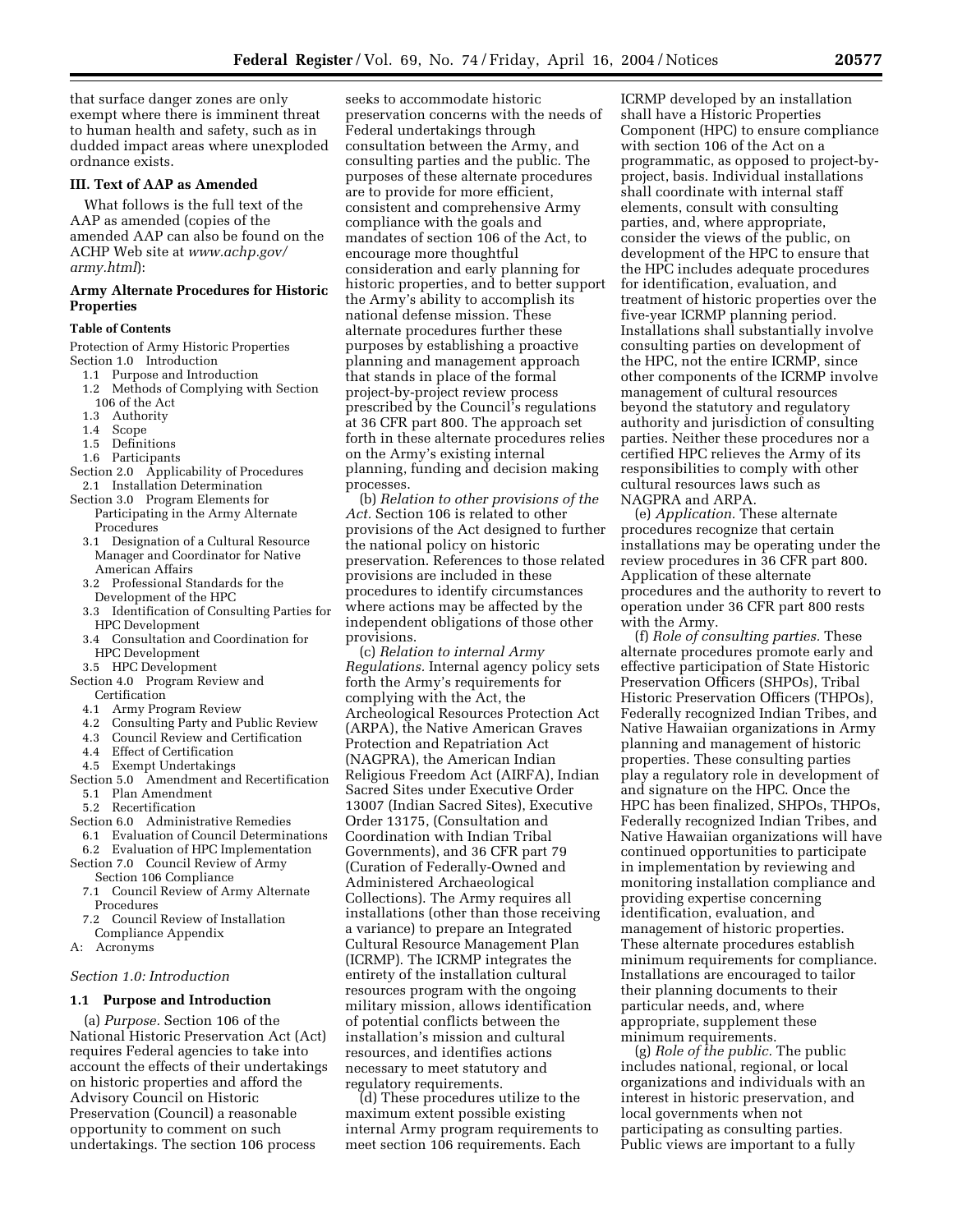informed decision making process under these procedures. The process established by the National Environmental Policy Act (NEPA), as implemented by the regulations published by the Council on Environmental Quality and Army Regulation 200–2 ''Environmental Effects of Army Actions'' (AR 200–2) is designed to ensure meaningful public participation in Federal agency decision making. Installation commanders will use the NEPA process to the greatest extent practicable to provide for public

participation under these procedures for installation activities. (h) Nothing in these procedures changes any rights reserved to any Indian Tribe by treaty or otherwise granted to any Indian Tribe, Native

Hawaiian organization, or to their members by Federal law, including Statute, regulation or Executive Order. These procedures are designed to ensure that the Army fully meets its responsibilities to consult with Federally recognized Indian Tribes and Native Hawaiian organizations when Army activities may affect historic properties of traditional religious and cultural importance to them.

1.2 Methods of Complying With Section 106 of the Act

(a) Each installation complying with section 106 of the Act through these procedures in lieu of 36 CFR part 800 will develop a Draft HPC, in consultation with consulting parties, and request certification of its HPC from the Council. Once certified, an installation shall comply with section 106 of the Act through implementation of its HPC for a five-year period.

(b) Prior to HPC certification, installations shall continue to comply with section 106 of the Act by reviewing undertakings pursuant to 36 CFR part 800.

(c) Installations that do not comply with section 106 of the Act through these procedures shall continue to comply with section 106 of the Act by following 36 CFR part 800.

(d) Where the Army proposes to conduct any undertaking on Tribal land where a Federally recognized Indian Tribe has developed Tribal historic preservation regulations pursuant to section 101(d)(5) of the Act, and those regulations operate in place of review under 36 CFR part 800, the Army shall follow those Tribal historic preservation regulations prior to approving and while conducting the undertaking.

## 1.3 Authority

(a) These procedures are promulgated pursuant to section 110(a)(2)(E) of the

Act (16 U.S.C. 470h–2) which directs Federal agencies to develop procedures for implementing section 106 of the Act, and 36 CFR 800.14(a) which authorizes Federal agencies, in consultation with the Council, to develop alternative procedures to implement the section 106 process, that, after Council concurrence, substitute for the regulations set forth in 36 CFR part 800. The Council retains final authority to determine whether the Army's alternate procedures are consistent with 36 CFR part 800.

## 1.4 Scope

(a) These procedures apply to all levels of the Active Army, the Army National Guard, the U.S. Army Reserve, including all installations and activities under the control of the Army by ownership, lease, license, public land withdrawal, or, any similar instrument, where the Agency Official elects to comply with these procedures in lieu of 36 CFR part 800. All of the above shall be referred to in these procedures as the Army, unless otherwise noted.

(b) These procedures do not apply to the Civil Works functions of the U.S. Army Corps of Engineers.

(c) These procedures shall not apply to installations or activities where the Garrison commander has elected, pursuant to section 2.1, to continue to comply with section 106 of the Act through the process set forth under 36 CFR part 800.

## 1.5 Definitions

*Act* means the National Historic Preservation Act of 1966, as amended (16 U.S.C. 470 *et seq.*).

*Adverse effects* are those effects of an undertaking that may alter, directly or indirectly, any of the characteristics of a historic property that qualify the property for inclusion on the National Register of Historic Places (National Register) in a manner that would diminish the integrity of the property's location, design, setting, materials, workmanship, feeling, or association. The criteria of adverse effect also require consideration of all qualifying characteristics of a historic property, including those that may have been identified subsequent to the original evaluation of the property's eligibility for the National Register. Adverse effects may include reasonably foreseeable effects caused by the undertaking that may occur later in time, be farther removed in distance or be cumulative.

*Agency Official* is the Army official with jurisdiction over an undertaking as set forth in section 1.6(a).

*Area of potential effects (APE)* means the geographic area or areas within which an undertaking may directly or indirectly cause changes in the character or use of historic properties, if any such properties exist. The area of potential effects is influenced by the scale and nature of an undertaking and may be different for different kinds of effects caused by the undertaking.

*Army* means Active Army, Army National Guard, U.S. Army Reserve, and all installations and activities as described in section 1.4.

*Comment*, when used in relation to the Council, means the findings and recommendations of the Council formally provided in writing to the Secretary of the Army under section 106 of the Act.

*Consulting parties* are those parties that have a consultative role in the section 106 process; these parties are the SHPO, the THPO, Federally recognized Indian Tribes, Native Hawaiian organizations, representatives of local governments, and applicants for Federal permits, licenses, assistance or other forms of Federal approval. Members of the public may participate as consulting parties upon the invitation of the Garrison commander.

*Consultation* means the formal process of seeking, discussing, identifying and considering the views of consulting parties. For purposes of these procedures, consultation with Federally recognized Indian Tribes means consultation on a government-togovernment basis as defined below.

*Coordination*, for the purposes of these procedures, means the informal communication and exchange of information and ideas between consulting parties concerning historic preservation issues affecting the Army. Coordination is intended to be an informal process, on a staff-to-staff basis, for routine management issues as distinguished from the formal consultation and tribal consultation processes as defined by these procedures.

*Council* means the Advisory Council on Historic Preservation or a Council member or employee designated to act for the Council.

*Day* or days means calendar days. *Effect* means alteration to the characteristics of an historic property that qualify it for inclusion in or make it eligible for inclusion in the National Register.

*Federally recognized Indian Tribe*, for the purposes of these procedures, means: (i) an Indian or Alaska Native Tribe, band, nation, pueblo, village or community within the continental United States presently acknowledged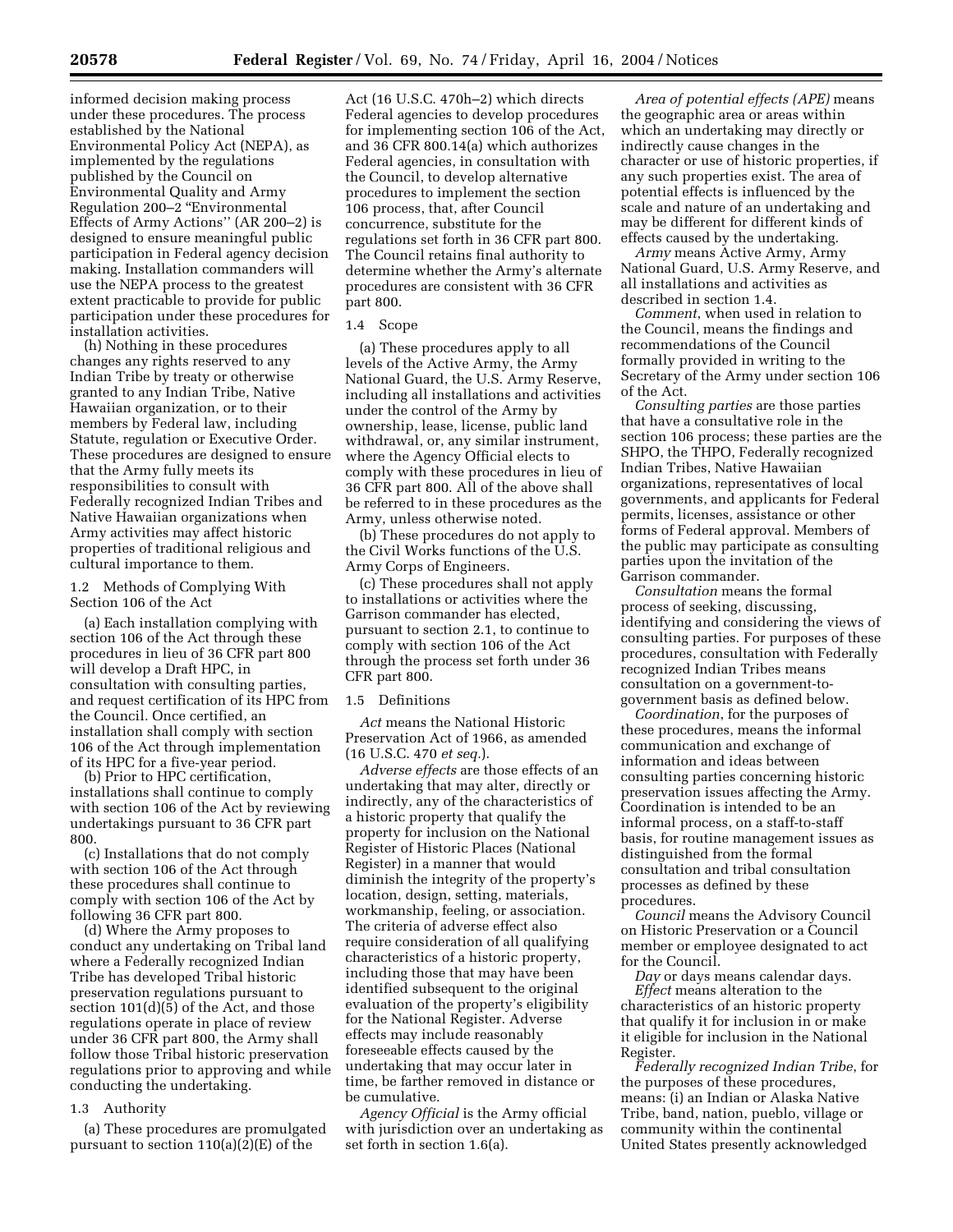by the Secretary of the Interior to exist as an Indian Tribe pursuant to the Federally Recognized Indian Tribe List Act, Public Law 103–454; and (ii) Regional Corporations or Village Corporations, as those terms are defined in section 3 of the Alaskan Native Claims Settlement Act (43 U.S.C. 1602), which are recognized as eligible for the special programs and services provided by the United States to Indians because of their status as Indians.

*Government-to-government relations*, for the purposes of these procedures, means relations formally established between the Army and Federally recognized Indian Tribes through their respective governmental structures. In recognition of a Federally recognized Indian Tribe's status as a sovereign nation, formal government-togovernment relations are established and maintained directly between Garrison commanders and the heads of Tribal governments. Garrison commanders initiate government-togovernment relations with Federally recognized Indian Tribes by means of formal, written communication to the heads of Tribal governments. Such letters should designate an installation official who is authorized to conduct follow-on consultations with the Tribe's designated representative. Garrison commanders are encouraged to meet face-to-face with the heads of Tribal governments as part of the process to initiate government-to-government consultation. Any final decisions on installation HPCs that have been the subject of government-to-government consultation will be formally transmitted from the Garrison commander to the head of the Tribal government.

*Historic preservation or preservation*  includes identification, evaluation, recordation, documentation, curation, acquisition, protection, management, rehabilitation, restoration, stabilization, maintenance, research, interpretation, conservation, and education and training regarding the foregoing activities or any combination of the foregoing activities.

*Historic property* means any prehistoric or historic district, site, building, structure, or object included in, or eligible for inclusion in, the National Register maintained by the Secretary of the Interior. The term includes artifacts, records, and remains that are related to and located within such properties. The term includes historic properties of traditional religious and cultural importance to a Federally recognized Indian Tribe or Native Hawaiian organization. The term ''eligible for inclusion in the National

Register'' includes both properties formally determined as such in accordance with regulations of the Secretary of the Interior and all other properties that meet the National Register criteria.

*Historic Properties Component (HPC)*  means, in accordance with these procedures, that portion of the ICRMP which relates directly to the implementation of section 106 of the Act. The HPC is a five-year plan that provides for installation identification, evaluation, assessment of effects, treatment, and management of historic properties, including those of traditional religious and cultural importance to a Federally recognized Indian Tribe or Native Hawaiian organization. The HPC is the basis upon which an installation's program is evaluated for certification for purposes of these procedures. While the HPC remains a component of the ICRMP, it stands alone as a legal compliance document under these procedures.

*Installation* means a grouping of facilities located in the same vicinity, which are under control of the Army and used by Army organizations. This includes land and improvements. In addition to those used primarily by soldiers, the term "installation" applies to real properties such as depots, arsenals, ammunition plants (both contractor and government operated), hospitals, terminals, and other special mission installations. The term may also be applied to a state or a region in which the Army maintains facilities. For example, the Army National Guard may consider National Guard facilities within a state to be one installation and the U.S. Army Reserve may consider Regional Support Centers to be installations. Under these procedures, a subinstallation may be certified individually or as part of its support installation.

*Integrated Cultural Resources Management Plan (ICRMP)* is a five-year plan developed and implemented by a Garrison commander to provide for the management of cultural resources in a way that maximizes beneficial effects on such resources and minimizes adverse effects and impacts without impeding the mission of the Army.

*National Historic Landmark (NHL)*  means a historic property that the Secretary of the Interior has designated a National Historic Landmark pursuant to the Historic Sites Act of 1935, Public Law 100–17.

*National Register* means the National Register of Historic Places maintained by the Secretary of the Interior.

*National Register Criteria* means the criteria established by the Secretary of the Interior for use in evaluating the eligibility of properties for the National Register (36 CFR part 60).

*Native Hawaiian* means any individual who is a descendant of the aboriginal people who, prior to 1778, occupied and exercised sovereignty in the area that now constitutes the State of Hawaii.

*Native Hawaiian organization* means any organization which (1) serves and represents the interests of Native Hawaiians, (2) has as a primary and stated purpose the provision of services to Native Hawaiians, and (3) has demonstrated expertise in aspects of historic preservation that are significant to Native Hawaiians. Such organizations include the Office of Hawaiian Affairs and Hui Malama I Na Kupuna 'O Hawai'i Nei.

*NEPA process* means the decision making process established by the National Environmental Policy Act as implemented by the regulations published by the Council on Environmental Quality and AR 200–2. The NEPA process involves preparation of a NEPA document, either a Record of Environmental Consideration, an Environmental Assessment (EA) or an Environmental Impact Statement (EIS), followed by a decision document. An EA results in either a Finding of No Significant Impact or Notice of Intent to prepare an EIS. An EIS results in a Record of Decision.

*Professional standards* means, for the purposes of these procedures, those standards set forth in the Secretary of Interior's Standards and Guidelines for Archeology and Historic Preservation (48 FR 44716), which apply to individuals conducting technical work for the Army. Tribal members and Native Hawaiians are uniquely qualified to identify and assist in the evaluation, assessment of effect, and treatment of historic properties to which they attach traditional religious and cultural importance. When the Army requests assistance from Federally recognized Indian Tribes and Native Hawaiian organizations to aid in the identification, evaluation, assessment of effects and treatment of historic properties of traditional religious and cultural importance, such Tribal members and Native Hawaiians need not meet the Secretary of Interior's Professional Qualifications Standards (48 FR 44738–44739).

*Review and monitoring* means an informal process in which an installation shall coordinate with consulting parties to discuss proposed undertakings for the upcoming year, results of plan implementation during the previous year, the overall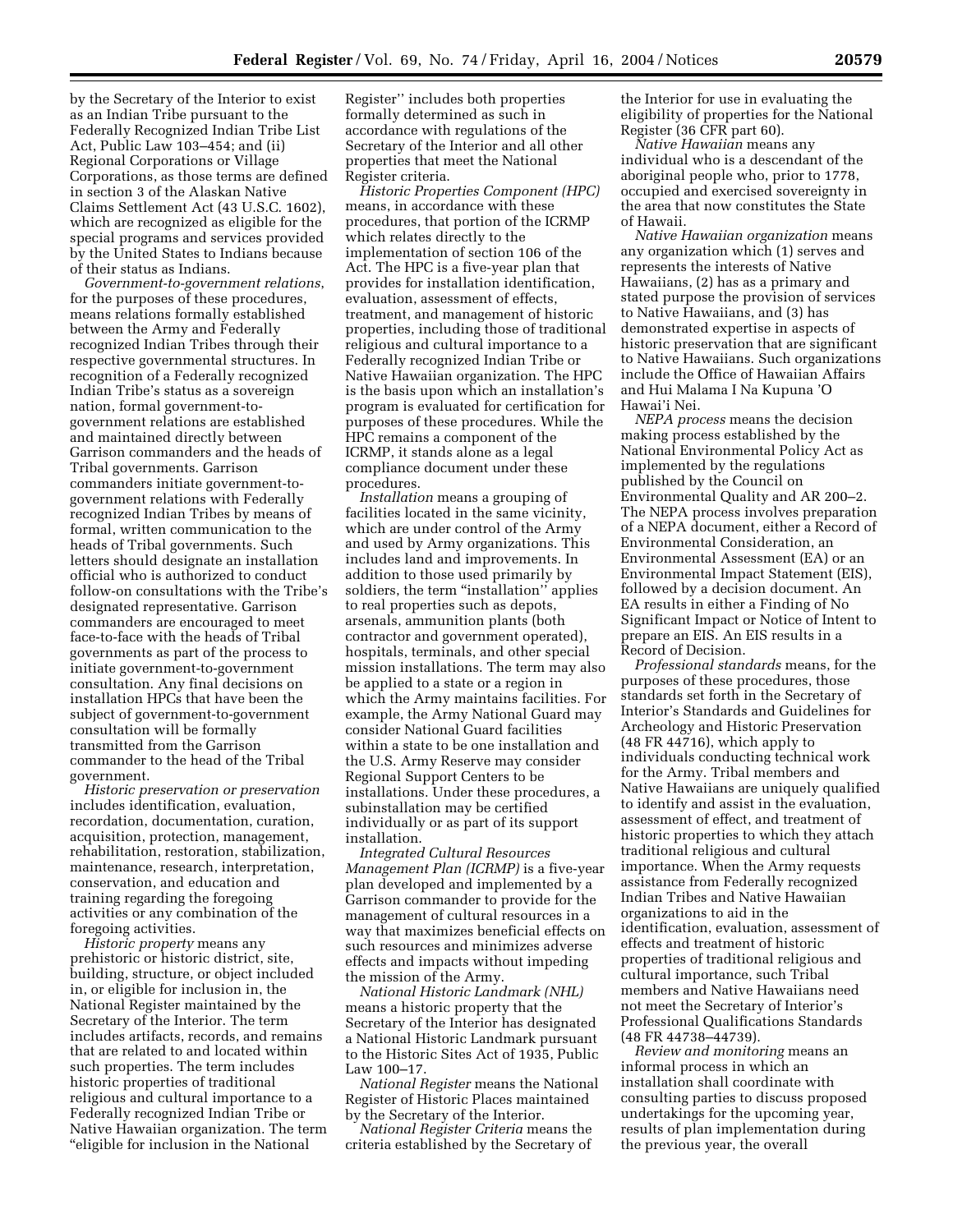effectiveness of the installation's HPC, and the need for making amendments to it. At a minimum, this review and monitoring shall be conducted annually.

*Sovereign or sovereignty,* with respect to Federally recognized Indian Tribes means the exercise of inherent sovereign powers over their members and territories.

*State Historic Preservation Officer (SHPO)* means the official appointed or designated pursuant to section 101(b)(1) of the Act to administer the state historic preservation program or a representative designated to act for the State Historic Preservation Officer.

*Surface Danger Zone* means the area designated on the ground of a training complex (to include associated safety areas) for the vertical and lateral containment of projectiles, fragments, debris, and components resulting from the firing or detonation of weapon systems to include exploded and unexploded ordnance.

*Tribal consultation* means seeking, discussing, identifying and considering Tribal views through good faith dialogue with Federally recognized Indian Tribes on a government-togovernment basis in recognition of the unique relationship between Federal and Tribal governments and the status of Federally recognized Indian Tribes as sovereign nations (see government-togovernment relations). The Tribal Historic Preservation Officer (THPO) serves as the Tribal official for government-to-government consultation for undertakings affecting historic properties off Tribal lands only where the Tribal government has designated the THPO as the Tribe's designated representative responsible for carrying out such functions.

*Tribal Historic Preservation Officer (THPO)* means the Tribal official, appointed by the head of the Tribal government or as designated by a Tribal ordinance or preservation program, who has assumed the responsibilities of the SHPO for purposes of section 106 compliance on Tribal lands in accordance with section 101(d)(2) of the Act.

*Tribal lands* mean all lands within the exterior boundaries of any Indian reservation and all dependent Indian communities.

*Undertaking* means a project, activity, or program that is funded in whole or in part under the direct or indirect jurisdiction of the Army, including those carried out by or on behalf of the Army, those carried out in whole or in part with Army funds, and those requiring Army approval.

# 1.6 Participants

(a) Army.

(1) The Army Agency Official with jurisdiction over an undertaking takes legal and financial responsibility for section 106 compliance either through implementing these alternate procedures or continuing operation under 36 CFR part 800. For purposes of these procedures, the Army Agency Official with jurisdiction over an undertaking is the Garrison commander or official representative designated by the Garrison commander. The Army Agency Official shall ensure that professional standards, as defined in section 1.5, are met in the conduct of identification, evaluation, assessment of effects, and treatment of historic properties.

(i) Deputy Assistant Secretary of the Army (Environment, Safety and Occupational Health) (DASA (ESOH)) is the Army Federal Preservation Officer (FPO), pursuant to designation by the Assistant Secretary of the Army (Installations and Environment), responsible for policy, program direction and oversight of the Army's responsibilities under the Act. The DASA (ESOH) is responsible for ensuring the Army's implementation of these alternate procedures.

(ii) The ACSIM is the Army staff proponent for implementing the Act and development of Army-specific guidance implementing the Act. Proponents for execution of ACSIM responsibilities under these procedures are the Director of Environmental Programs (DEP) and the Commander, U.S. Army Environmental Center (USAEC). The ACSIM shall:

(A) Carry out the ACSIM's assigned staff functions for NHPA compliance in accordance with Army regulations;

(B) Review and endorse AAP notices, HPCs, associated documents, and installation historic preservation programs in accordance with these procedures and,

(C) Serve as the Agency Official for the Army for purposes of consultation and coordination with consulting parties and the public on development of these alternate procedures, amendment and implementing guidance.

(iii) Installation Management Activity (IMA), National Guard Bureau (NGB) or applicable MACOM shall:

(A) Ensure Garrison commanders (includes Adjutants General) identify and program resources necessary to meet the requirements of these procedures. Staff all actions in accordance with these procedures.

(B) Review HPCs prepared by Garrison Commanders to ensure that HPCs provide equitable, efficient and effective resource management.

(C) Forward AAP notices and HPCs to the ACSIM for review and endorsement.

(iv) Garrison Commanders (includes Commanders of U.S. Army Reserve Regional Support Centers and Adjutants General) shall:

(A) Carry out their assigned historic property management and compliance responsibilities set forth in Army policy;

(B) As the Agency Officials responsible for installation undertakings, ensure that such undertakings are implemented in accordance with either these procedures or 36 CFR part 800;

(C) Develop a historic preservation program, including an HPC, in accordance with section 3.0 and Army policy;

(D) Serve as the Agency Official responsible for consulting on HPC and its implementation with SHPOs, THPOs, Native Hawaiian organizations, and Federally recognized Indian Tribes when required under these procedures. Tribal consultation shall occur with Federally recognized Indian Tribes on a government-to-government basis, as defined in section 1.5; and,

(E) Ensure that such consultation provides a reasonable opportunity for the SHPO, THPO, Federally recognized Indian Tribes, and Native Hawaiian organizations to identify their concerns with the identification, evaluation, assessment of effect and treatment of historic properties, and after consideration, address such concerns.

(F) When implementing these procedures:

(1) Sign the HPC and amendments thereto, recognizing that the HPC is the installation's procedure for complying with section 106 of the Act;

(2) Invite the SHPO, THPO, Federally recognized Indian Tribe or Native Hawaiian organization to consult in development of and sign the HPC;

(3) Implement a signed HPC to comply with section 106 of the Act; and,

(4) Prior to certification, comply with section 106 of the Act through review of

undertakings under 36 CFR part 800. (b) Advisory Council on Historic Preservation.

(1) The Council issues regulations to implement section 106 of the Act; provides guidance and advice on the application of its regulations, 36 CFR part 800; oversees the operation of the section 106 process; enters into agreements with Federally recognized Indian Tribes under section 101(d)(5) of the Act; and approves Federal agency procedures for substitution of the Council's regulations. Consulting parties and the public, may at any time seek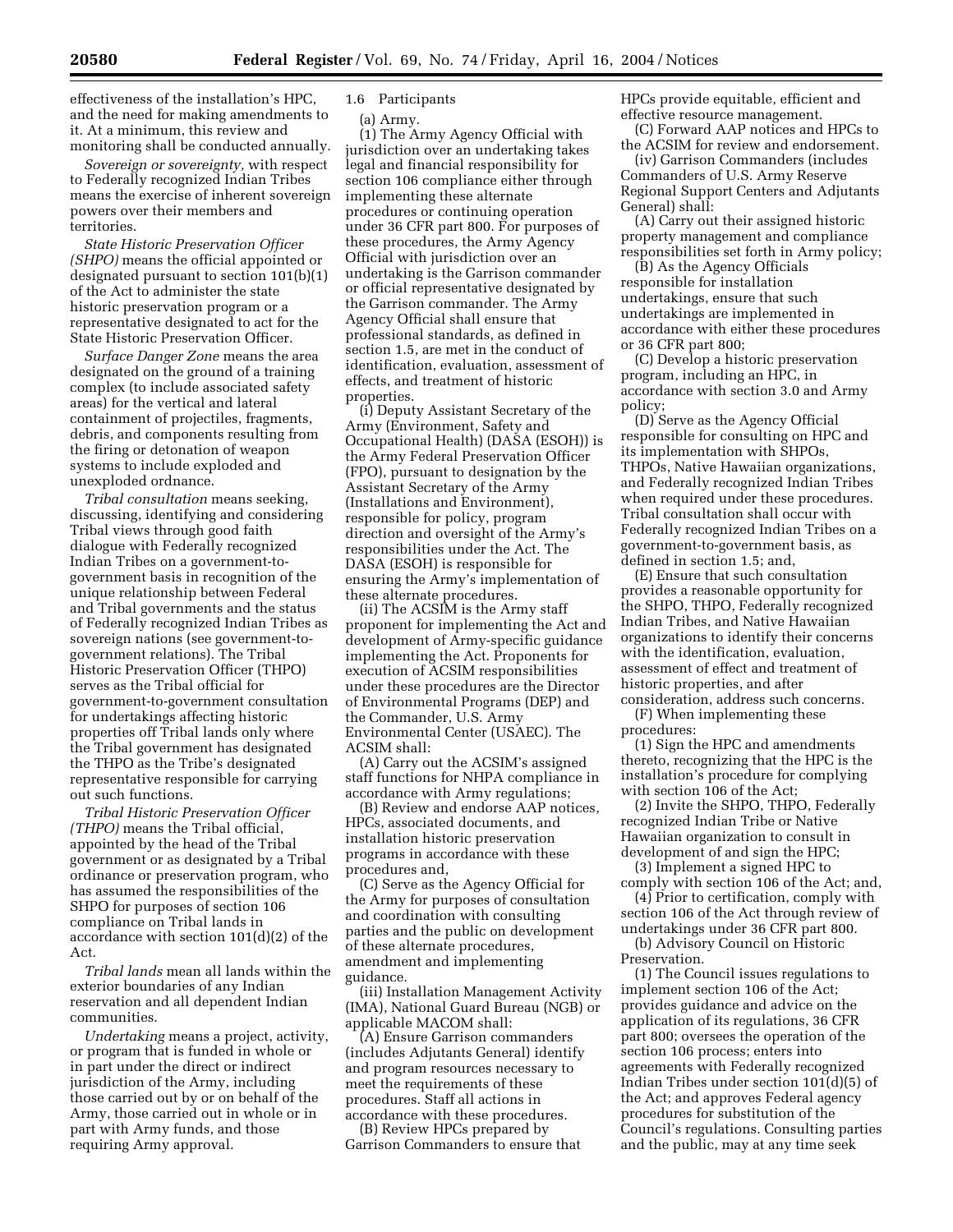advice, guidance, and assistance from the Council on the application of these procedures.

(2) For the purposes of these procedures, the Council reviews and evaluates HPCs and certifies that an installation is authorized to implement an approved HPC.

(c) State Historic Preservation Officer.

(1) The SHPO administers the national preservation program at the State level and is responsible for conducting comprehensive statewide surveys of historic properties and for maintaining inventories of these properties. Under section 101(b)(3)(E) of the Act, SHPOs are directly responsible for advising and assisting Federal agencies, such as the Army, in carrying out their historic preservation responsibilities. For purposes of these procedures, the SHPO advises and consults with individual installations in the development, implementation, recertification and Major Amendment of the HPC.

(2) The SHPO has access to expertise regarding historic properties within the State. The SHPO, throughout HPC implementation, may provide assistance to the Garrison commander and ensure access to and application of such expertise.

(3) When participating as a consulting party, the SHPO is invited to sign the HPC.

(d) Federally Recognized Indian Tribes and Native Hawaiian Organizations.

(1) Section 101(d)(6)(B) of the Act requires the Army to consult with any Federally recognized Indian Tribe and Native Hawaiian organization that attaches traditional religious and cultural importance to historic properties that may be affected by an undertaking. For Federally recognized Indian Tribes, this consultation may take place for historic properties located both on and off Tribal lands. Consultation with Federally recognized Indian Tribes shall be conducted as Tribal consultation and initiated on a government-to-government basis, and shall occur through the provisions of these procedures. While Garrison commanders must invite Federally recognized Indian Tribes to participate in government-to-government consultation, as sovereign nations, such Tribes may decline to participate.

(2) Where an installation's undertakings may affect historic properties of traditional religious and cultural importance to a Federally recognized Indian Tribe or Native Hawaiian organization, that Tribe or organization shall be invited to participate as a consulting party on the development, implementation, recertification and Major Amendment to the HPC.

(3) When participating as consulting parties, Federally recognized Indian Tribes and Native Hawaiian organizations shall be invited to sign the HPC.

(e) Tribal Historic Preservation Officer.

(1) Where the Secretary of the Interior has authorized a Federally recognized Indian Tribe to carry out some or all of the SHPO responsibilities on Tribal lands pursuant to section 101(d)(2) of the Act, the THPO acts as a consulting party on the development, implementation, recertification and Major Amendment to the HPC. The THPO participates as a consulting party when:

(i) An installation's undertakings occur on or affect historic properties on Tribal lands; or,

(ii) An installation's undertakings may affect a historic property of traditional religious and cultural importance to the Tribe both on and off Tribal lands, and the THPO is the Tribe's designated representative for government-to-government consultation.

(2) When the THPO has participated as a consulting party, the Federally recognized Indian tribe which he or she represents is invited to sign the HPC. (f) The Public.

(1) The Garrison commander shall seek and consider the views of the general public regarding the development, implementation, and recertification of the HPC in a manner consistent with section 3.5 and section 5.2 below.

## *Section 2.0: Applicability of Procedures*

2.1 Installation Determination

(a) Garrison commanders complying with these procedures in lieu of 36 CFR part 800 shall document that determination in writing and provide notice to:

(1) The ACSIM, through the IMA, NGB or applicable MACOM;

(2) The SHPO;

(3) The Council;

(4) The head of any Federally recognized Indian Tribe or Native Hawaiian organization that attaches traditional religious and cultural importance to any historic property on the installation or affected by installation activities; and,

(5) The THPO for any Federally recognized Indian Tribe where historic properties on Tribal land will be affected by installation activities, including those properties of traditional religious and cultural importance to the Tribe.

(b) Garrison commanders continuing compliance with section 106 of the Act through 36 CFR part 800 may revisit their decision at any time thereafter and comply with these procedures by:

(1) Filing the notice required by section 2.1(a);

(2) Establishing the necessary program elements set forth in section 3.0; and,

(3) Completing the certification process established by section 4.0.

(c) When an Garrison commander operating under a certified HPC decides that the HPC is no longer appropriate, the Garrison commander may terminate the HPC by taking the following actions:

(1) Provide a notice of the Garrison commander's intent to terminate to all consulting parties 45 days prior to the effective date of termination. The notice of intent to terminate should provide a brief explanation for the decision to terminate;

(2) Invite the Council, ACSIM, and consulting parties to provide their views on the proposed termination during the 45-day notification period, and consider those views during the 45-day period. The Garrison commander will only furnish additional notice to consulting parties when a decision to continue operation under the HPC is made; and,

(3) At the end of the 45-day period, revert to compliance with section 106 through 36 CFR part 800.

(d) Garrison commanders who have terminated their HPC may implement these procedures at a later time through the certification process in section 4.3.

## *Section 3.0: Program Elements for Installations Participating in the Alternate Procedures*

3.1 Designation of Cultural Resource Manager (CRM) and Coordinator for Native American Affairs

(a) Each Garrison commander shall designate an installation CRM to coordinate the section 106 responsibilities required under these procedures. The Garrison commander will ensure that the CRM has appropriate knowledge, skills, and professional training and education to carry out installation cultural resources management responsibilities. The CRM shall ensure that all historic properties technical work, including identification and evaluation of historic properties, assessment and treatment of effects, and preparation of HPCs, is conducted by individuals who meet the applicable professional standards defined in section 1.5.

(b) Each Garrison commander shall designate a Coordinator for Native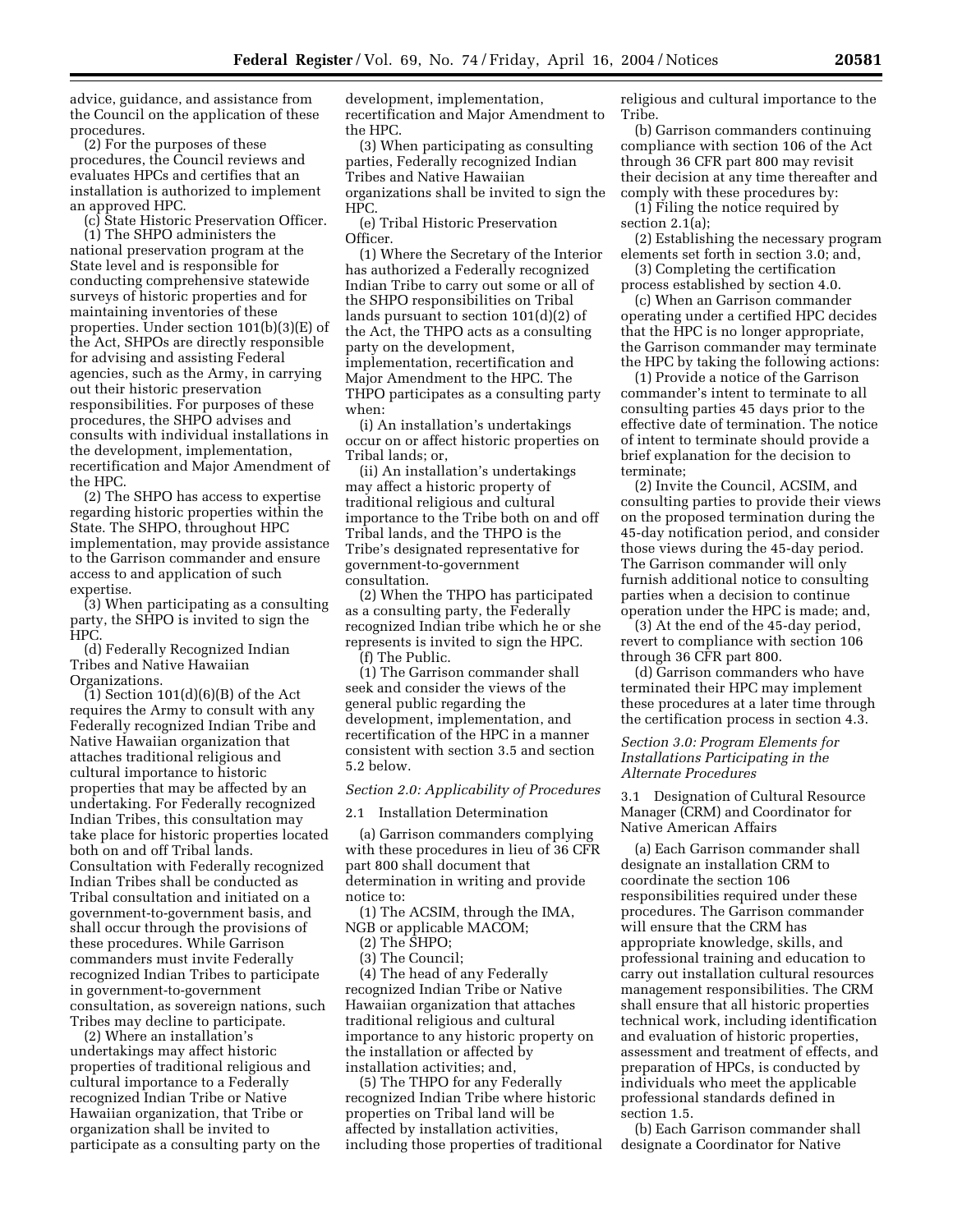American Affairs if there are Native American issues. The Garrison commander will ensure that the Coordinator for Native American Affairs has appropriate knowledge, skills, and professional training and education to conduct installation consultation responsibilities with Federally recognized Indian Tribes and Native Hawaiian organizations. The Coordinator for Native American Affairs is responsible for facilitating the government-to-government relationship and, when designated, carry out staff-tostaff consultation responsibilities with Federally recognized Indian Tribes. The Coordinator for Native American Affairs will have access to the Garrison command staff in order to facilitate direct government-to-government consultation.

(c) If the Garrison commander deems it appropriate, he or she will fill the Coordinator for Native American Affairs position with an individual other than the CRM.

3.2 Professional Standards for the Development of the HPC

(a) Prior to developing the HPC, the Garrison commander shall ensure that:

(1) The CRM is either qualified under the standards set forth in the Secretary of the Interior's Standards and Guidelines for Archeology and Historic Preservation, and/or has access to technical experts who meet these standards to identify, evaluate, assess effects to, and treat historic properties, and for certification purposes in section 4.0 below; and,

(2) When such expertise is provided by Federally recognized Indian Tribes and Native Hawaiian organizations regarding identification of properties of traditional religious and cultural importance, they need not meet the Secretary of Interior's Standards and Guidelines for Archeology and Historic Preservation.

(b) The Army is responsible for all findings and determinations made by external parties. When an external party prepares a document or study, the Army is responsible for its content and ensuring that it meets applicable standards and guidelines.

3.3 Identification of Consulting Parties for HPC Development

(a) Prior to the development of the HPC, the Garrison commander shall:

(1) Identify the SHPO(s) associated with the installation;

(2) Identify the THPO(s) when installation activities may affect historic properties on Tribal lands;

(3) Identify any Federally recognized Indian Tribes who may attach

traditional religious and cultural importance to any historic properties on or off Tribal lands that may be affected by installation activities;

(4) Identify any Native Hawaiian organization that may attach traditional religious and cultural importance to any historic properties that may be affected by installation activities;

(5) In consultation with the SHPO(s), THPO(s), Federally recognized Indian Tribes, and Native Hawaiian organizations, identify other parties that are entitled, or should be invited to be consulting parties, including interested members of the public; and,

(6) Invite consulting parties to participate in the development of the installation's HPC.

(b) Garrison commanders should contact Federally recognized Indian Tribes early to establish a schedule and protocol for conducting consultation on a government-to-government basis for development of the HPC.

3.4 Consultation and Coordination for HPC Development

(a) Each Garrison commander shall develop a draft HPC in consultation with the parties identified in section 3.3, above, and, in coordination with appropriate installation staff (including natural resource management; facilities/ housing management; range management, testing, training, and operations; master planning; public affairs office; the CRM, the Coordinator for Native American Affairs, and the Staff Judge Advocate).

(b) The Garrison commander shall ensure that all parties participating in consultation are provided adequate documentation early in the process regarding the installation's mission and operations, historic properties under its control, and the installation command structure. The documentation should be provided to consulting parties at least 30 days in advance of the initial consultation meeting to allow for a full review prior to participation in HPC development.

(c) HPC development begins with an initial consultation meeting between installation staff and consulting parties to identify issues that should be addressed in the HPC. Consultation and coordination shall continue throughout HPC development to ensure adequate opportunity for these parties to fully participate in development of the HPC. Installations are encouraged to invite consulting parties to participate in workgroups for drafting the HPC, but, at a minimum, must, provide opportunities for periodic review, and comment on draft work products.

## 3.5 HPC Development

The Garrison commander shall prepare an HPC to include the following:

(a) *Introduction:* This is a description of the installation's past and present mission(s) to include information that describes the types of activities associated with each mission that might have an effect on historic properties. The introduction shall also identify where the CRM position, and, when appropriate, the Coordinator for Native American Affairs position, is located within the installation's organizational structure.

(b) *Planning Level Survey (PLS):* The PLS, based on review of existing literature, records, and data, identifies the historic properties that are known, or may be expected to be present, on the installation. The PLS shall be updated as necessary to include additional information made available through the identification and evaluation of historic properties. The PLS shall, as appropriate:

(1) Provide locations of known historic properties, including historic properties having traditional religious and cultural importance to Federally recognized Indian Tribes or Native Hawaiian organizations, that have been listed in the National Register, or determined eligible for inclusion in the National Register, and those properties that require evaluation for determination of eligibility for the National Register;

(2) Be constructed in such a way that sensitive site information shall be excluded from the HPC, where distribution might jeopardize either the historic property or the confidentiality concerns of Federally recognized Indian Tribes and Native Hawaiian organizations;

(3) Establish an annual inventory schedule that identifies and prioritizes those areas of the installation that are programmed for undertakings in the next fiscal year to ensure that inventories and analyses of alternatives are completed early in the planning processes for these activities;

(4) Provide locations that have been previously inventoried where no historic properties have been identified;

(5) Provide information on current and projected future conditions of identified historic properties;

(6) Contain or provide reference to existing historic contexts, archeological sensitivity assessments, predictive models, and other relevant reports addressing historic properties on the installation;

(7) Provide a listing of any affiliated Federally recognized Indian Tribes or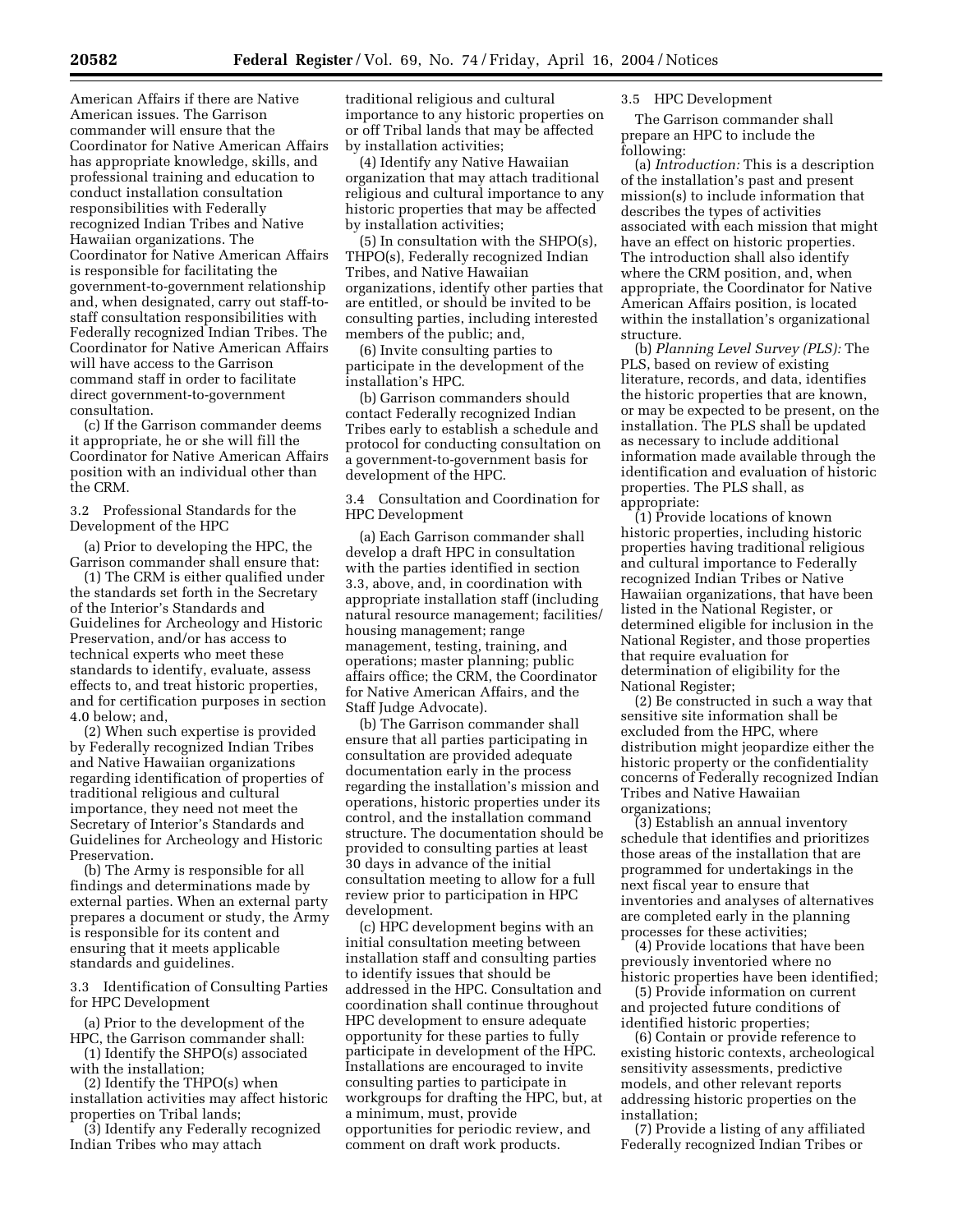Native Hawaiian organizations, other consulting parties and members of the public having an interest in the historic properties associated with the installation.

(c) *Categorized Undertakings:* This section shall include:

(1) A summary of the categories of undertakings that the installation anticipates conducting over the fiveyear planning period and should serve as the basis for development of standardized treatments, under section 3.5(e), where such activities have the potential to result in effects to historic properties. Categories of undertakings should include maintenance and repair, ground-disturbing activities, renovation, adaptive reuse, rehabilitation, substantial alteration, demolition, disposal through transfer, sale, or lease, and mothballing. This is not a list of individual undertakings;

(2) If available, a list of potential undertakings that the installation has programmed over the five-year planning period; and,

(3) Past and proposed undertakings that should be considered by consulting parties through the HPC's review and monitoring process required by section  $3.5(f)(2)$ .

(d) *Categorical Exclusions:* The HPC should include a list of undertakings that are categorically excluded from review. This list of categorical exclusions, developed in consultation with consulting parties, is supplemental to the Army-wide exempt undertakings listed in section 4.5. Final approval of an HPC's categorical exclusions, as provided for in 36 CFR § 800.14(c), will be made by the Council as part of the certification process; however, the Council may terminate a categorical exclusion at the Army's request or when the Council determines that the exclusion no longer meets the criteria of 36 CFR 800.14(c)(1). The Council shall notify the Army 30 days before termination becomes effective.

(e) *Management Goals and Practices:*  The purpose of this section is to establish proactive consideration of preservation concerns carried out by management practices that are integrated into day-to-day installation activities to avoid adverse effects to historic properties. This section shall include:

(1) A description of the installation's desired future condition for historic properties over the course of the planning period;

(2) A description of goals for management and preservation of the installation's historic properties to be achieved over the course of the planning period; and,

(3) A list of management practices that can be employed to best meet the desired future condition and stated management goals. These management practices should:

(i) Be comparable with preservation standards and guidelines included in DA PAM 200–4 and the relevant Secretary of the Interior's Standards and Guidelines for Archeology and Historic Preservation;

(ii) Focus on the major activities of an installation, including those identified in the Categorized Undertakings section of the HPC; and,

(iii) Focus on standardizing effective historic preservation practices and procedures for installation properties that, at a minimum, include preservation, adaptive reuse, rehabilitation standards, and, as appropriate, interpretation for historic properties.

(f) *Standard Operating Procedures (SOPs):* SOPs are critical to an installation's proper management of its undertakings and must be developed in close consultation with consulting parties, including SHPOs, THPOs, Federally recognized Indian Tribes, and Native Hawaiian organizations. SOPs shall be developed to provide consistent implementation of management goals, historic preservation standards, coordination, consultation, and mitigation procedures for historic properties that may be affected by installation undertakings. Where Federally recognized Indian Tribes attach traditional religious and cultural importance to historic properties, consultation with Tribes may take place for properties both on and off Tribal lands. These procedures shall be tailored for the particular conditions and specific requirements at an installation. At a minimum, HPCs shall include the following:

(1) *SOPs for Installation Decision Making Process:* These SOPs define the progressive steps which an installation shall take in its internal decision making process in order to manage its undertakings and their potential to affect historic properties. The goal of this SOP should be to avoid adverse effects in the first instance; to mitigate such effects where avoidance is not feasible; and to proceed with notification when adverse effects cannot be mitigated. In order to document this process, a Garrison commander should complete each step of the process before proceeding to the next.

(i) *Identifying Undertakings and Defining APEs:* This SOP shall provide for identifying undertakings and defining the APE for each undertaking.

(ii) *Identifying and Evaluating Historic Properties:* This SOP shall contain procedures for identifying historic properties within the APE, evaluating their eligibility for the National Register and assessing the effects on them, including those properties having traditional religious and cultural importance to Federally recognized Indian Tribes or Native Hawaiian organizations (recognizing that such properties may be eligible under any of the National Register criteria). This SOP should also contain a procedure for resolving any disputes over the eligibility of a property to the National Register. Any unresolved disputes concerning eligibility shall be forwarded to the Keeper of the National Register in accordance with 36 CFR part 63.

(iii) *Applying Best Management Practices:* This SOP shall provide for the consideration and application of historic preservation management practices established pursuant to section 3.5(e) to avoid adverse effects in the first instance and to meet identified HPC preservation goals. Avoidance of adverse effects would preclude the need to proceed with a more detailed alternatives review. Avoidance of adverse effects includes, for example, rehabilitating historic buildings following the Secretary of the Interior's Standards for the Treatment of Historic Properties (1995), and modifying project plans to physically avoid and protect archeological sites and historic properties of traditional religious and cultural importance to a Federally recognized Indian Tribe or Native Hawaiian organization.

(iv) *Alternatives Review:* This SOP shall provide a process for the review of project alternatives for undertakings where application of best management practices is not feasible or would not avoid adverse effects. Prior to applying mitigation measures to minimize unavoidable adverse effects to historic properties, application of this SOP is required. This SOP will:

(A) Conduct a review of project alternatives, using the NEPA process, when practical, to consider whether other feasible alternatives to avoid or reduce impacts to a historic property can be implemented. Alternatives should include the relocation or modification of project features, or the rehabilitation, renovation, adaptive reuse, transfer, or mothballing of historic buildings; and,

(B) Conduct an economic analysis for historic buildings proposed for demolition that addresses and compares the economic costs associated with alternatives, including the life-cycle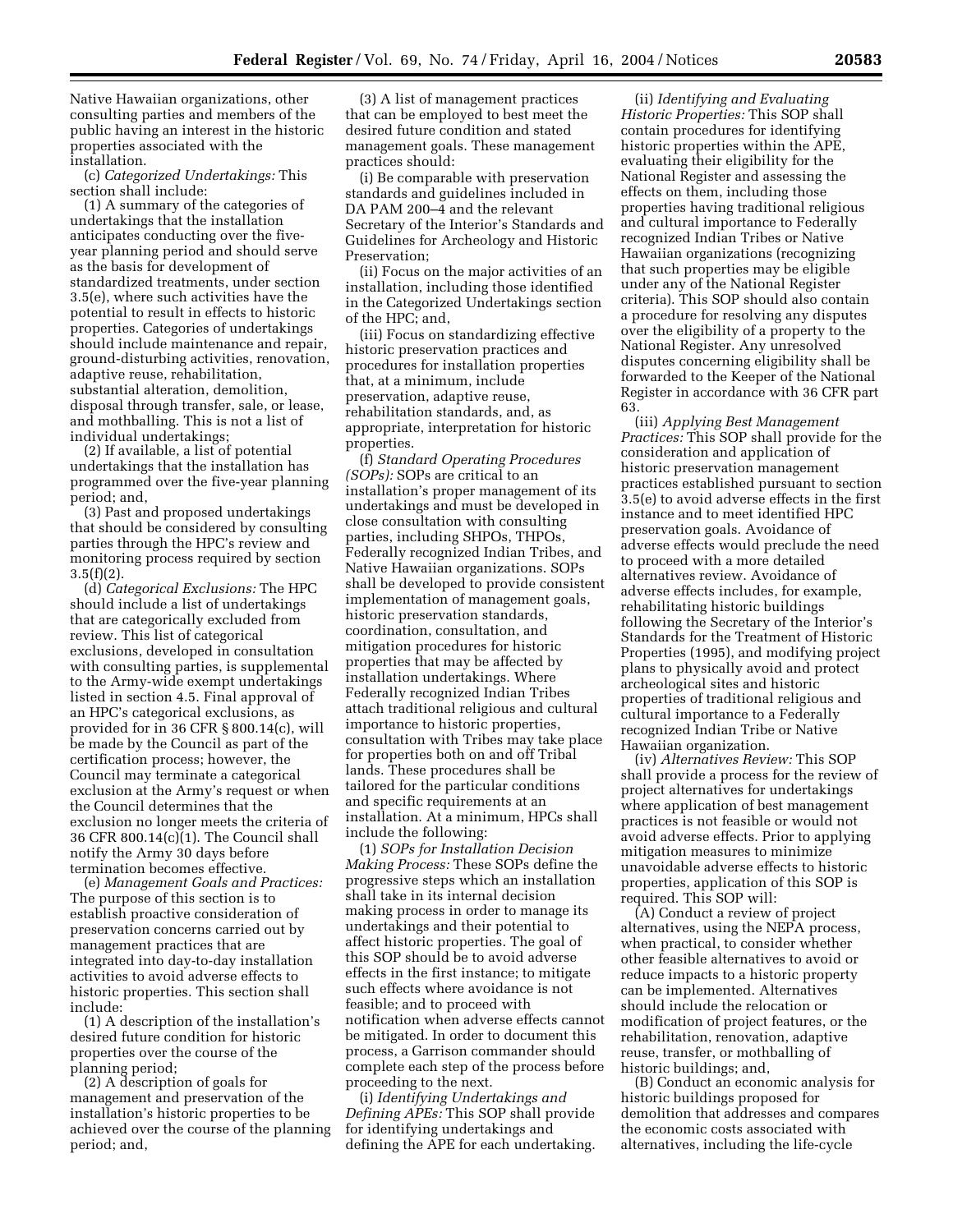costs associated with rehabilitation and reuse; demolition and new construction; and mothballing and reuse.

(v) *Treatment of Adverse Effects:* This SOP shall provide for treating/ mitigating adverse effects that cannot be avoided through the application of best management practices or implementation of a project alternative. This SOP should include HABS/HAER recordation, archeological data recovery, and mitigation procedures for transfer, sale or lease of historic properties out of Army ownership to a non-federal entity.

(vi) *Documenting Acceptable Loss:*  This SOP shall provide for determinations to proceed with an undertaking having an adverse effect where the Garrison commander has determined that treatment/mitigation is not in the best public interest or is not financially or otherwise feasible. The Garrison commander's determination, including a discussion as to how the preceding steps in the decision making process were carried out and a rationale as to why mitigation measures will not be applied, shall be provided to consulting parties and the Council for a 30-day review, prior to implementing the undertaking. Upon receiving the written views of the Council, the Garrison commander must consider the Council's comments and provide written documentation of his or her decision to the Council and the consulting parties.

(2) *Review and Monitoring:* This SOP shall establish an annual review and monitoring coordination process among appropriate installation staff and consulting parties. Review and monitoring shall:

(i) Provide in advance, sufficient information to allow meaningful participation of consulting parties in the review and monitoring process;

(ii) Include review of the installation's programmed undertakings for the upcoming fiscal year to provide consulting parties an advanced opportunity to express their views on specific methods for identification, evaluation, and treatment of historic properties affected by such undertakings;

(iii) Include evaluation of past undertakings for the concluded fiscal year and the results of historic preservation efforts related to those undertakings;

(iv) Include evaluation of the effectiveness of the installation's HPC and the need to make amendments to it; and,

(v) Rely to the greatest extent practicable, on information generated by existing Army auditing, programming, and reporting systems.

(3) *Obtaining Technical Assistance in HPC Implementation:* Recognizing the importance of consulting parties' expertise in the management of historic properties, this SOP may be used to establish a process for the continued involvement of consulting parties and qualified organizations with a demonstrated interest in management of the installation's historic properties during HPC implementation through use of reimbursable arrangements.

(i) This SOP should establish reimbursable arrangements, such as cooperative agreements and procurement contracts, to obtain technical assistance from SHPOs, THPOs, Federally Recognized Indian Tribes, Native Hawaiian organizations, and other qualified organizations with a demonstrated interest in management of the installation's historic properties.

(ii) This SOP will ensure that the installation obtains necessary technical assistance in identification, evaluation, assessment of effects, and treatment of historic properties, using, to the maximum extent practicable, reimbursable arrangements such as procurement contracts and cooperative agreements with consulting parties and qualified organizations with a demonstrated interest in management of the installation's historic properties.

(iii) This SOP will recognize that:

(A) Federally recognized Indian Tribes are uniquely qualified to identify, evaluate, and treat historic properties to which they attach traditional religious and cultural importance on and off Tribal lands;

(B) Native Hawaiian organizations are uniquely qualified to identify, evaluate, and treat historic properties to which they attach traditional religious and cultural importance; and,

(C) SHPOs and THPOs possess indispensable professional expertise for identification and evaluation of historic properties as well as assessment and treatment of effects.

(iv) This SOP shall ensure that all actions to implement the HPC will be taken by individuals who meet professional standards under regulations established by the Secretary of Interior in accordance with section 112 (a) $(1)(A)$  of the Act. The Army Agency Official shall ensure that professional standards, as defined in section 1.5 of these procedures, are met in the conduct of identification, evaluation, and assessment of effects and treatment of historic properties. When the Army requests assistance from Federally recognized Indian Tribes and Native Hawaiian organizations in the identification, evaluation, assessment of effects and treatment of

historic properties of traditional religious and cultural importance, they need not meet the Secretary of Interior's Professional Qualifications Standards.

(4) *Consultation for Inadvertent Discovery and for Emergency Actions:*  This SOP shall establish an expeditious consultation process between the installation and the consulting parties for emergency actions and for the inadvertent discovery of historic properties, including those of traditional religious and cultural importance to Federally recognized Indian Tribes or Native Hawaiian organizations. Consultation with Federally recognized Indian Tribes shall take place for such properties both on and off Tribal lands.

(5) *Categorical Exclusions:* This SOP shall provide for a process to determine when an approved categorical exclusion is applicable to an undertaking.

(6) *National Historic Landmarks:* This SOP shall contain provisions to give special consideration to installation undertakings that may directly and adversely affect NHLs by taking such planning and actions, where feasible, to minimize harm to the NHL. This SOP shall afford the Council and the National Park Service a reasonable opportunity to comment on the NEPA document(s) prepared for or associated with the undertaking prior to its approval.

(7) *Shared Public Data:* This SOP shall provide for the sharing of data between the installation and consulting parties and the public.

The procedure should, at a minimum, identify the categories of data to be shared, the format in which the data will be provided and the standards of data accuracy that will be met. To the greatest extent permitted by law, including section 304 of the Act and section 9 of ARPA, this SOP shall also ensure that shared data concerning the precise location and nature of historic properties, properties of traditional religious and cultural importance, and sacred sites identified pursuant to Executive Order 13007 are protected from public disclosure through NEPA or the Freedom of Information Act. Particular care should be taken to safeguard electronic data.

## *Section 4.0: Program Review and Certification*

The Garrison commander shall develop a final HPC only after completing internal Army review and consultation with consulting parties and public participation in accordance with the procedures set forth in this section. The Garrison commander shall sign and implement the final HPC in recognition of its status as a section 106 legal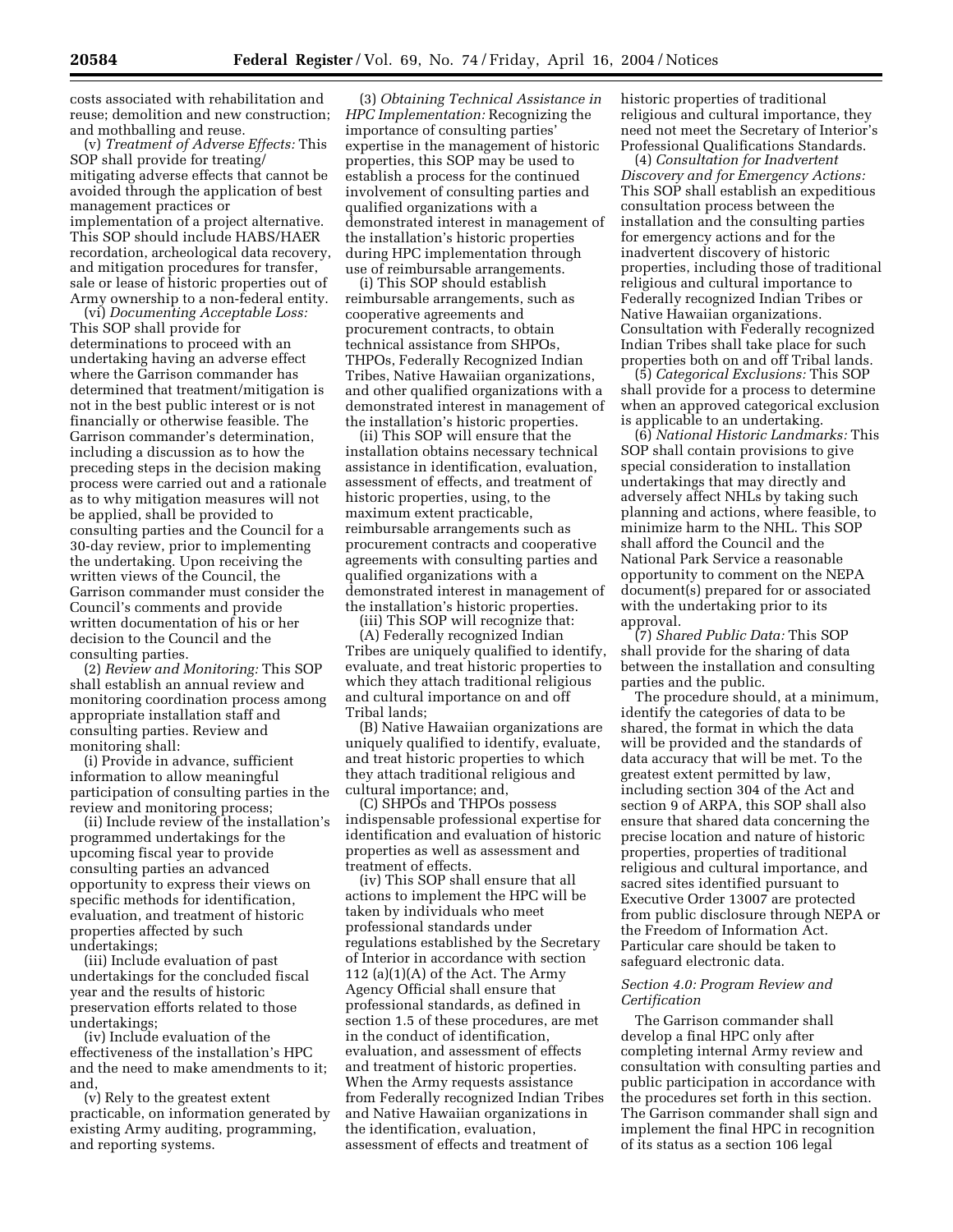compliance document. Should the Garrison commander change during HPC implementation, the CRM or Native American Affairs Coordinator, shall advise the incoming Garrison commander of the HPC, its content, commitments and legal effect.

#### 4.1 Army Program Review

(a) Garrison commanders complying with these procedures in lieu of 36 CFR part 800 shall forward a Draft HPC, meeting the requirements set forth in section 3.0, through the IMA, NGB or applicable MACOM to the ACSIM for review and comment through the following procedures.

(b) The Garrison commander shall forward the Draft HPC and supporting documentation that will include:

(1) The Draft HPC addressing all program elements set forth in section 3.0;

(2) The Draft NEPA document, generally an EA, developed to consider the environmental impacts of adopting and developing the Draft HPC;

(3) Confirmation that relevant installation level staff, including legal, operations and training, facilities and public works, have reviewed the Draft HPC;

(4) Summary of consultation with consulting parties and the results of such consultation, including the written comments, if any; and,

(5) An explanation of outstanding issues of concern when the Draft HPC does not reflect the mutual agreement of the installation and consulting parties.

(c) The IMA, NGB or applicable MACOM shall transmit the review package and any comments they may have to the ACSIM within 30 days.

(d) The ACSIM shall conduct Army staff review of the Draft HPC and supporting documentation and provide the Army staff review comments, or endorsement, of the draft HPC through the IMA, NGB or applicable MACOM to the Garrison commander regarding the Draft HPC's consistency with Army technical, legal and policy practices.

(e) The Garrison commander shall release the Draft HPC and NEPA document for review by the public and consulting parties in accordance with the procedures set forth in section 4.2 after receiving ACSIM endorsement. The Garrison commander shall withhold sensitive site data to the greatest extent permitted by ARPA and the Act.

4.2 Consulting Party and Public Review

(a) *Public Review.* After consultation with consulting parties in accordance with section 3.4, and internal Army

program review pursuant to section 4.1, the installation shall release the Draft HPC and NEPA document, including, if appropriate, a draft Finding of No Significant Impact to the public for 30 day review and comment. The installation shall publicize the availability of these documents using appropriate public notification procedures established by the Army's published NEPA regulations, 32 CFR part 651. In addition, the installation shall forward copies of the Draft HPC and Draft NEPA document to any members of the public who have been identified as having an interest in the effects of Army activities on historic properties located on the installation or affected by installation activities, and local government officials.

(b) *Tribal, Native Hawaiian organization, SHPO, THPO and Council Review:* 

(1) Concurrent with public review, the Garrison commander shall forward the Draft HPC and NEPA document to the following entities and invite their views:

(i) The Council;

(ii) The SHPO; (iii) The THPO for any Federally recognized Indian Tribe where historic properties on Tribal lands will be affected by installation activities, including those properties of traditional religious and cultural importance to the Tribe;

(iv) The Tribal government and Native Hawaiian organization that attaches traditional religious and cultural importance to any historic property on the installation or affected by installation activities;

(v) any other consulting parties that have taken part in development of the HPC; and,

(2) Within 30 days of receipt of Draft HPC and NEPA document, consulting parties shall:

(i) Provide their written views to the installation;

(ii) Indicate whether or not they

intend to be a signatory to the HPC; and, (iii) Identify specific objections to the HPC.

(3) If any consulting party fails to provide written response within the 30 day review period, the Garrison commander may presume there is no objection by that consulting party to the Draft HPC.

(4) Garrison commanders shall consider the comments from the public and the written views and recommendations of the Council, SHPO, THPO, Tribal government or Native Hawaiian organization, and make adjustments to the Draft HPC and NEPA document, if appropriate.

(5) Where a SHPO, THPO, Tribal government or Native Hawaiian organization has objected in writing to the Draft HPC and refused to be a signatory, Garrison commanders shall consult with the objecting party to resolve the objection, prior to forwarding the Draft HPC and supporting documentation to the Council for review and certification.

4.3 Council Review and Certification

(a) After considering, and where appropriate, addressing the views of other consulting parties and the public, and consulting to resolve objections, the Garrison Commander shall sign the final HPC. The Garrison Commander shall then obtain the signature of consulting parties (other than those with outstanding objections), and forward the signed HPC to the Council with a request to review and certify the installation's HPC. The following supporting documentation will be included:

(1) Final NEPA documentation, (2) Written views, if any, of consulting parties, including SHPO, THPO, Tribal governments or Native Hawaiian organizations,

(3) Summary of consultation with consulting parties, including SHPO, THPO, Tribal governments or Native Hawaiian organization(s),

(4) Any views expressed by the public; and,

(5) Where a consulting party has declined to participate as a signatory to the HPC, a summary of the party's objections and the installation's efforts to resolve the objections.

(b) The Council shall review the HPC to determine whether it meets the following certification criteria:

(1) Establish the Program Elements set forth in section 3.0;

(2) Include appropriate SOPs to ensure that the installation will effectively manage its historic properties, identify and consider the effects of its undertakings on historic properties, including those of traditional religious and cultural importance to a Federally recognized Indian Tribe or Native Hawaiian organization, apply appropriate treatment standards, and coordinate and consult with consulting parties;

(3) Demonstrate that it was developed in consultation with the SHPO, THPO, Tribal governments or Native Hawaiian organizations that attach traditional religious and cultural importance to historic properties on the installation or affected by installation activities;

(4) Demonstrate that the public participated in development and/or review;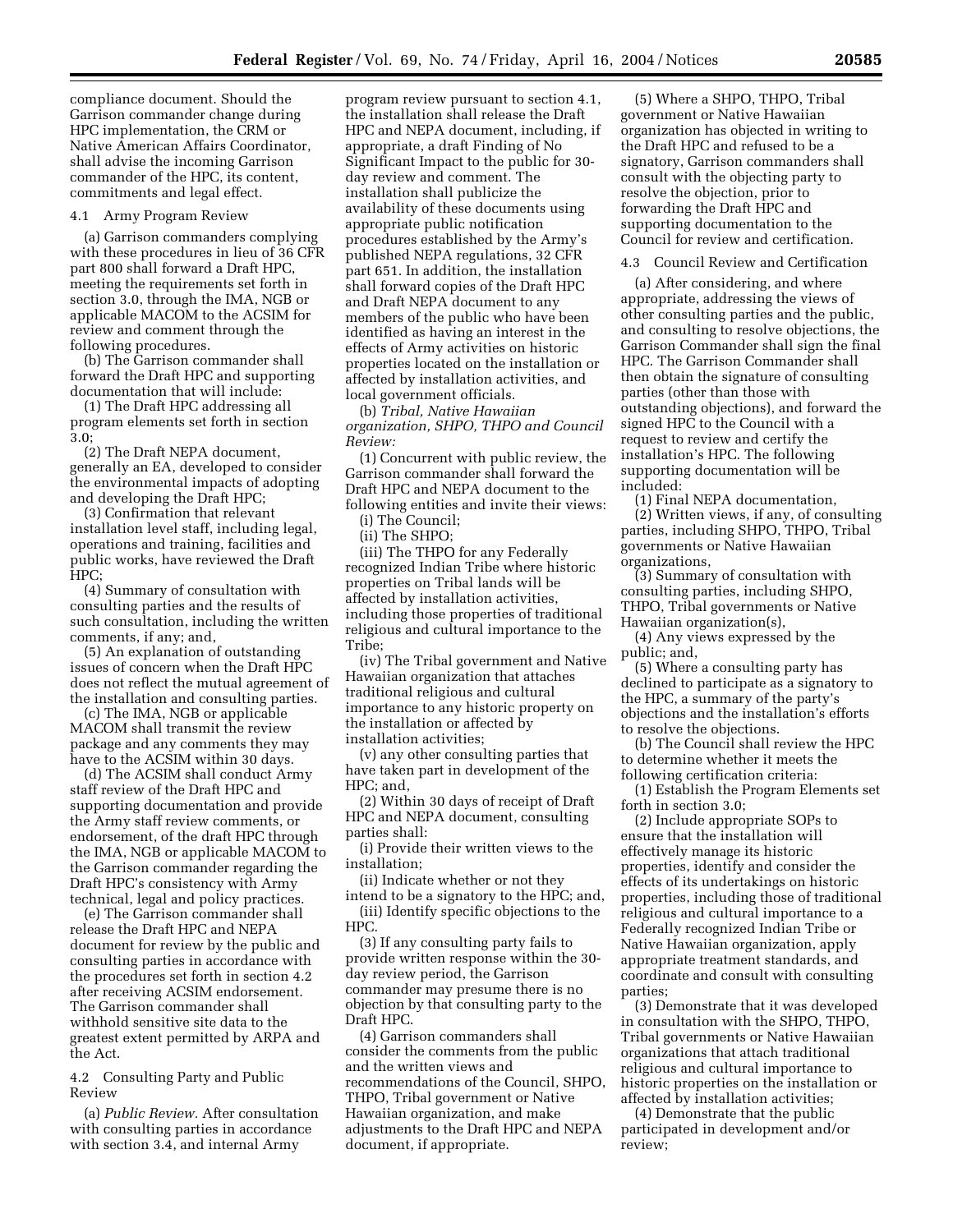(5) Establish procedures for coordination to facilitate review and monitoring;

(6) Establish procedures for obtaining Council and National Park Service comments through the NEPA process where an undertaking will have a direct and adverse effect on an NHL; and,

(7) For installations with identified NHLs, establish procedures, where feasible, for minimizing the effects of undertakings that may have a direct and adverse effect on an NHL.

(c) Within 30 days of its receipt of the HPC and supporting documentation, the Council shall apply the certification criteria set forth in section 4.3(b)(1)–(7), and shall:

(1) Determine that the installation's HPC meets the criteria and sign the HPC, certifying the installation to comply with section 106 of the Act through implementation of the HPC. Within 30 days of receiving the Council's certification, the Garrison commander shall provide signed copies of the certified HPC to consulting parties; or,

(2) Determine that the installation historic preservation program shall meet the certification criteria with minor adjustments; and,

(i) Provide views to the installation with suggested changes, and,

(ii) Sign the HPC, subject to the installation's incorporation of changes, certifying the installation to comply with section 106 of the Act through implementation of the HPC. Within 60 days of receipt of the Council's certification, the Garrison commander, unless an extension period is agreed to, shall make the recommended changes and shall provide copies of the revised HPC to the Council, and the consulting parties. If the Council does not receive the installation changes within 60 days or the extension period, the Council shall notify the Garrison commander and consulting parties that the HPC has failed to meet certification criteria, and the installation shall follow section 4.3(d), below.

(3) Determine that the installation has failed to meet one or more of the certification criteria set forth in section  $4.3(b)(1)–(7)$ , and:

(i) Provide the installation with formal written views that identify the specific criterion and related deficiency; and,

(ii) Make specific recommendations to the installation for addressing the identified deficiency.

(d) Where the Council has determined that the installation's HPC has failed to meet the certification criteria, the Garrison commander shall:

(1) Address the identified deficiency and resubmit the HPC and supporting documentation to the Council for certification in accordance with section 4.3(a), in which case the Council shall conduct the review and provide a certification determination pursuant to section  $4.3(b)$ – $(c)$ ; or,

(2) Object, in writing, to the Council's recommendations and consult with the Council to resolve the objections.

(i) If, after good faith consultation, the Council and Garrison commander agree that the objection(s) cannot be resolved, the installation shall notify the ACSIM through the IMA, NGB or applicable MACOM.

(ii) If, 30 days after ACSIM notification, objections remain unresolved, consultation under these procedures shall terminate and the Garrison commander will notify consulting parties and continue to operate under 36 CFR part 800.

(3) The Garrison commander may resubmit his request for certification and reinitiate consultation at any time after termination.

# 4.4 Effect of Certification

(a) Installations with a certified HPC shall operate under the procedures set forth herein as implemented by that HPC. The provisions of the certified HPC shall substitute for the requirements of 36 CFR part 800 for a period of five years from the date of certification.

(b) Installations applying these procedures that have not met certification requirements shall review undertakings in accordance with the procedures set forth in 36 CFR part 800.

(c) Installations shall implement treatment and mitigation commitments made in existing project-specific Memoranda of Agreement (MOAs) and Programmatic Agreements (PAs). Upon completion of pre-existing mitigation and treatment requirements, such agreements shall terminate. Requirements of other installation level Programmatic Agreements shall terminate upon certification. However, successful procedures in such agreements for the identification, evaluation, assessment of effects and treatment of historic properties should be considered during consultation, and if appropriate, integrated in the SOPs.

#### 4.5 Exempt Undertakings

(a) The following categories of undertakings are exempt from further review by an installation operating under a certified HPC:

(1) Undertakings addressed through a fully executed nationwide Programmatic Agreement or other

Program Alternative executed in accordance with 36 CFR part 800.14.

(2) Undertakings categorically excluded by an installation's HPC pursuant to section 3.5(d).

(3) Undertakings where there is an imminent threat to human health and

safety. Such actions include: (i) In-place disposal of unexploded ordnance;

(ii) Disposal of ordnance in existing open burning/open detonation units;

(iii) Emergency response to releases of hazardous substances, pollutants and contaminants; and,

(iv) Military training and testing activities in existing designated surface danger zones (*e.g.* dudded impact areas).

(b) Where a Federally recognized Indian Tribe has entered into an agreement with the Council to substitute Tribal historic preservation regulations for the Council's regulations under section 101(d)(5) of the Act, the Army shall follow those Tribal historic preservation regulations for undertakings occurring on or affecting historic properties on Tribal lands.

(c) In instances where another Federal agency is involved with the Army in an undertaking, the Army and the other agency may mutually agree that the other agency be designated as lead Federal agency. In such cases, undertakings will be reviewed in accordance with 36 CFR part 800.

## *Section 5.0: Amendment and Recertification*

#### 5.1 Plan Amendment

(a) At any time after obtaining Council certification, a consulting party may identify changed circumstances and propose an HPC amendment to the Garrison commander.

(b) If the Garrison commander determines that an amendment to an HPC may be necessary, the installation shall continue to review undertakings and treat adverse effects in accordance with the established HPC, unless he/she determines that the HPC is insufficient to meet its responsibilities under section 106 of the Act. If the Garrison commander determines that the HPC is no longer sufficient to meet those responsibilities, it shall review its undertakings in accordance with 36 CFR part 800 until the proposed HPC amendment is completed.

(c) Where the Garrison commander determines that an amendment proposed by a consulting party is not necessary, and agreement cannot be reached between the Garrison commander and the consulting party to amend the HPC, the consulting party may request Council review under section 7.2.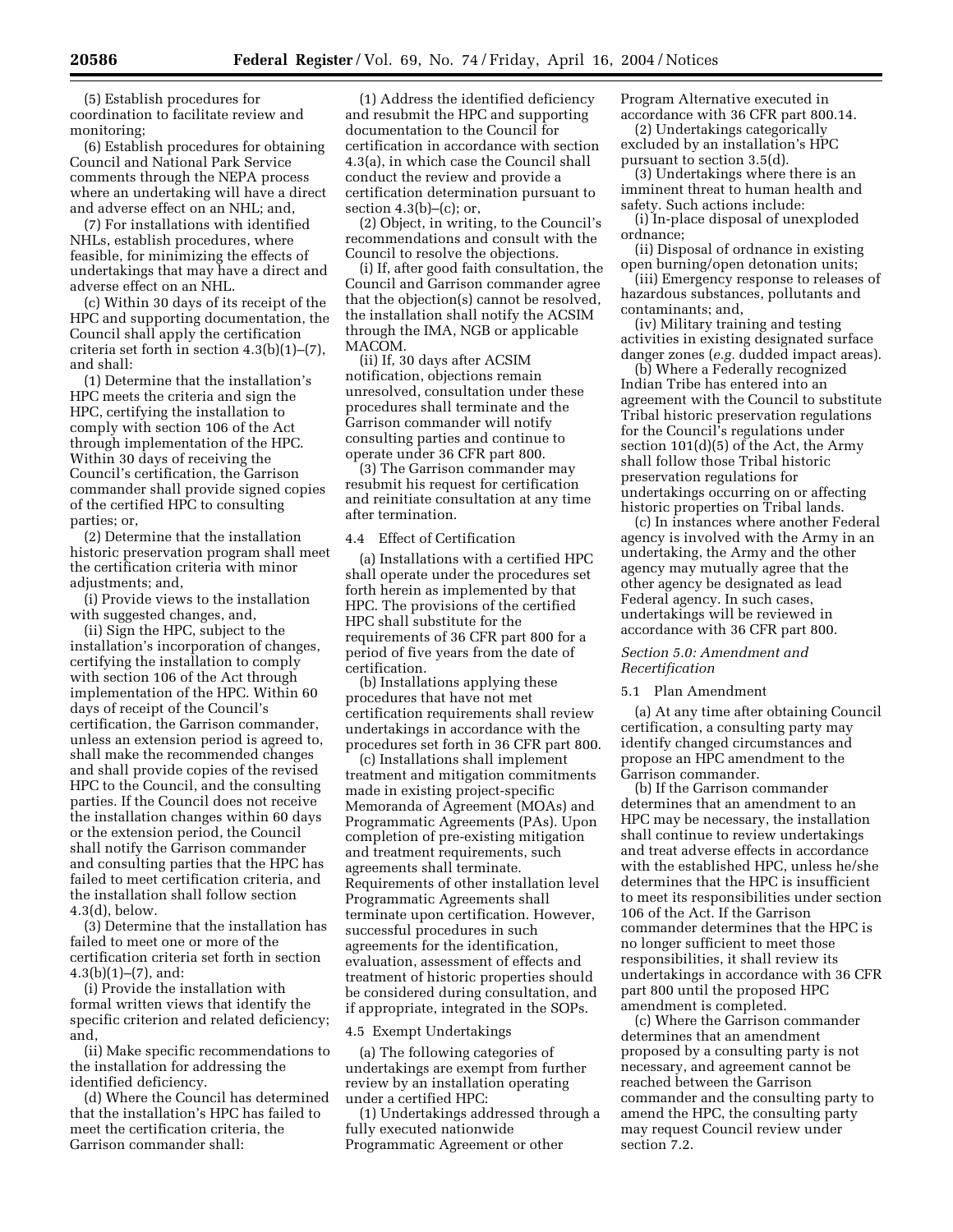(d) *Major Amendments:* Any proposal to alter, delete, or add to an HPC's list of categorical exclusions, best management practices, or established standard operating procedures shall be considered a Major Amendment to the HPC.

(1) The Garrison commander shall:

(i) Forward the proposed amendment to consulting parties;

(ii) Consult with such parties and invite them to be signatories on the HPC Major Amendment; and,

(iii) Seek and consider views of the public through the NEPA process, if applicable.

(2) Within 45 days of its receipt of the proposed HPC Major Amendment, each consulting party shall:

(i) Provide written comments to the installation;

(ii) Indicate whether it intends to be a signatory to the proposed HPC Major Amendment; and, if not,

(iii) Provide written objections to both the Garrison commander and the Council.

(3) When a consulting party fails to provide written response within the 45 day review period, the Garrison commander may presume that there is no objection to the proposed HPC Major Amendment by that consulting party.

(4) If all consulting parties and the Garrison commander concur with the proposed HPC Major Amendment, the Garrison commander shall obtain the consulting parties signatures on the final HPC major amendment and forward it to the Council for review, approval, and signature. If the Council does not respond within 30 days of its receipt of the amendment, then the amendment shall be considered final. The Garrison commander shall send copies of the final signed HPC Major Amendment to consulting parties and the ACSIM through the IMA, NGB or applicable MACOM.

(5) If all consulting parties do not concur with the proposed HPC Major Amendment and/or the Council objects within 30 days of the proposed amendment, the Council shall provide its written views and recommendations on the proposed HPC Major Amendment to the Garrison commander;

(i) If the Garrison commander considers the Council's views and implements the Council's recommendations, then the HPC Major Amendment shall be considered final.

(ii) If the Garrison commander objects to the Council's recommendations, the Garrison commander shall consult with the Council to resolve the objections.

(A) If the Council and the Garrison commander agree that the objection

cannot be resolved, installation shall notify the ACSIM through the IMA, NGB or applicable MACOM.

(B) If, 30 days after ACSIM notification, objections remain unresolved, consultation shall terminate and the installation shall either continue implementation of its certified HPC without the amendment or, where that is not feasible, comply with 36 CFR part 800. The Garrison commander shall notify consulting parties of the final decision.

(iii) The Garrison commander may reinitiate consultation on the proposed amendment to the HPC any time after termination.

(e) *Minor Amendments:* When circumstances at an installation change, requiring Minor Amendment(s) to an administrative provision in the installation's HPC, such as identification of the CRM, Coordinator for Native American Affairs, changes to the planning level survey, changes to the list of categorized undertakings, and technical editorial changes, the Garrison commander shall:

(1) Amend the HPC without further consultation or coordination; and,

(2) Provide a Notice of Change to consulting parties and the Council.

5.2 Recertification

(a) No later than six months prior to expiration of the five-year term of certification, the Garrison commander shall initiate the process for obtaining renewed certification through the procedures set forth in sections 3.0 and 4.0 of these procedures.

(b) The installation shall continue to operate under its certified HPC during the recertification process unless the five-year term of the HPC has expired. Where the five-year term of the HPC has expired, the Garrison commander shall:

(1) Continue to operate under the certified HPC for a period of time to be determined by the Council, in consultation with the Garrison commander; and,

(2) Inform consulting parties of the time extension, and work with them towards completing the recertification process; or,

(3) Inform consulting parties and review individual undertakings in accordance with 36 CFR part 800 until recertification of the HPC is completed.

#### *Section 6.0: Administrative Remedies*

6.1 Evaluation of Council Determinations

(a) Within 30 days of the Council's final determination to certify or recertify an installation to operate under its HPC, or approve a Major Amendment, a

consulting party may object in writing to the Council's determination. The objection must:

(1) Be forwarded to the Council, and the Garrison commander;

(2) Be specifically related to a deficiency in:

(i) Consultation with the consulting party; and/or,

(ii) Consideration of historic properties of importance to that objecting party.

(b) The Council shall review the objection, obtain the installation's views, and within 30 days provide the Council's written determination to both the objecting party and the Garrison commander.

(c) The Council's written determination shall either:

(1) Validate the Council's previous determination to certify or recertify the HPC, or to approve a Major Amendment;

(2) Allow the installation to continue implementation while resolving objections; or,

(3) Revoke the previous determination and require the installation to review its undertakings in accordance with 36 CFR part 800.

6.2 Evaluation of HPC Implementation

(a) Any time subsequent to Council certification or recertification, if a consulting party believes that an installation has failed to implement its HPC, the consulting party shall first notify the Garrison commander, in writing, of its objection. The consulting party must provide information and documentation sufficient to set forth the basis for its objection. The Garrison commander and consulting party shall attempt to resolve the objection informally before proceeding with the formal procedures set forth below.

(b) If a consulting party has raised an objection with the Garrison commander and the objection has not been resolved informally, the objecting party may elevate its objection to the Council, in writing. The written objection must:

(1) Be forwarded to the Council and the Garrison commander;

(2) Be specifically related to an installation's failure to implement an identified SOP in the HPC; and,

(3) Describe the objecting party's efforts to resolve the objection informally at the installation level.

(c) Where the consulting party has objected to a specific undertaking, the Garrison commander shall, during the 15-day Council review period set forth below, defer that discrete portion of the undertaking which may cause adverse effects to historic properties. This deferral provision will not apply where